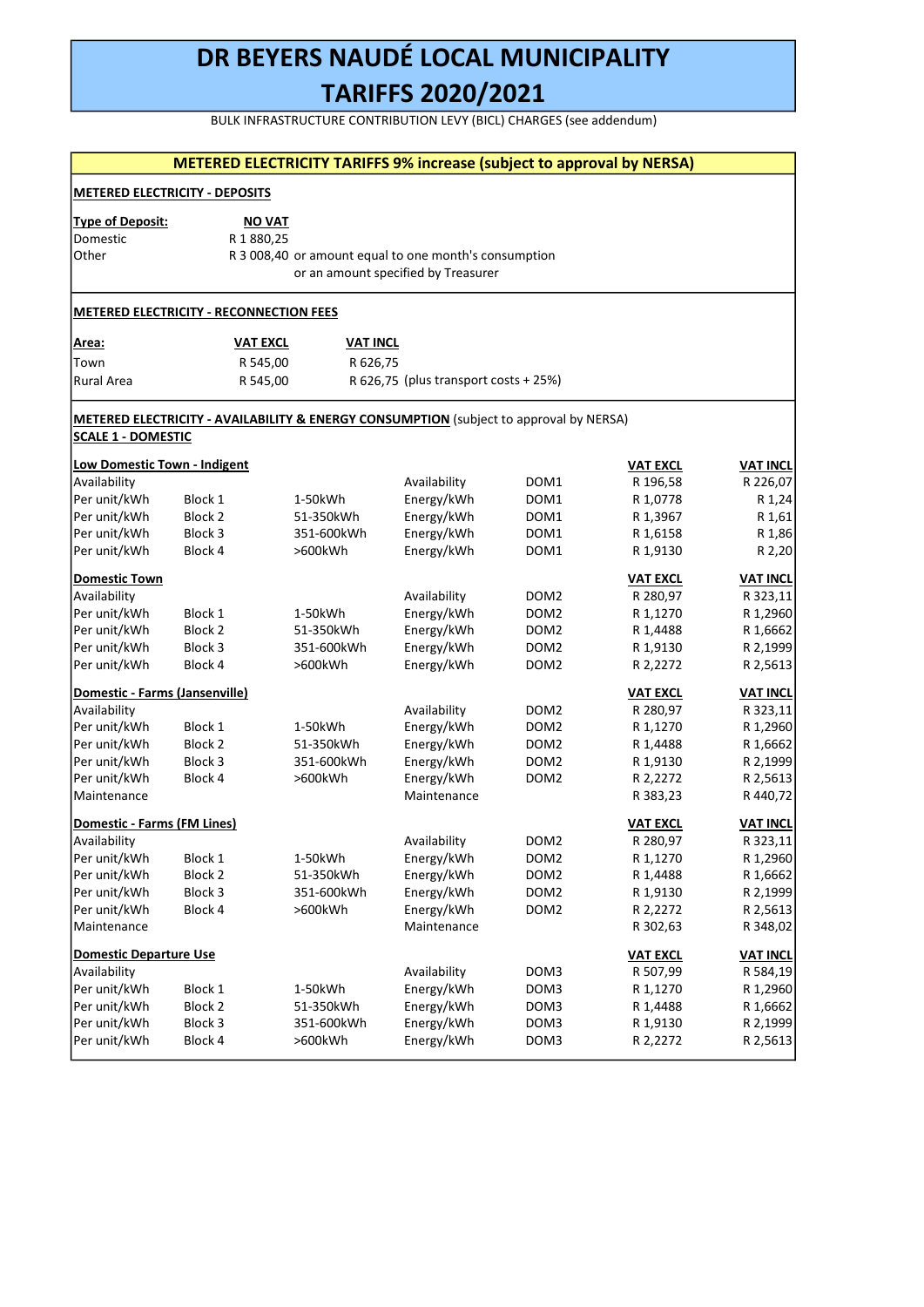BULK INFRASTRUCTURE CONTRIBUTION LEVY (BICL) CHARGES (see addendum)

## METERED ELECTRICITY TARIFFS 9%increase (subject to approval by NERSA)

## METERED ELECTRICITY - AVAILABILITY & ENERGY CONSUMPTION (subject to approval by NERSA) SCALE 2 - COMMERCIAL/BUSINESS

|                 |                                                          | <b>VAT EXCL</b> | <b>VAT INCL</b>                                                                                                                                                                                              |
|-----------------|----------------------------------------------------------|-----------------|--------------------------------------------------------------------------------------------------------------------------------------------------------------------------------------------------------------|
| Availability    | COM <sub>2</sub>                                         |                 | R 603,80                                                                                                                                                                                                     |
|                 | COM <sub>2</sub>                                         |                 | R 1,8433                                                                                                                                                                                                     |
|                 |                                                          | <b>VAT EXCL</b> | <b>VAT INCL</b>                                                                                                                                                                                              |
| Availability    | COM4                                                     | R 861,42        | R 990,63                                                                                                                                                                                                     |
| Energy/kWh      | COM4                                                     | R 1,4822        | R 1,7045                                                                                                                                                                                                     |
|                 |                                                          |                 | <b>NO VAT</b>                                                                                                                                                                                                |
| Availability    | MUN1                                                     |                 | R 372,54                                                                                                                                                                                                     |
| Energy/kWh      | MUN1                                                     |                 | R 1,6195                                                                                                                                                                                                     |
|                 |                                                          |                 | <b>NO VAT</b>                                                                                                                                                                                                |
| Per Streetlight | MUN <sub>2</sub>                                         |                 | R 60,88                                                                                                                                                                                                      |
|                 |                                                          | <b>VAT EXCL</b> | <b>VAT INCL</b>                                                                                                                                                                                              |
|                 | COM1                                                     | R 264,84        | R 304,56                                                                                                                                                                                                     |
| Energy/kWh      | COM1                                                     | R 1,7757        | R 2,0421                                                                                                                                                                                                     |
|                 |                                                          |                 | <b>VAT INCL</b>                                                                                                                                                                                              |
| Per Streetlight | MUN2                                                     | R 60,88         | R 70,01                                                                                                                                                                                                      |
|                 |                                                          | <b>VAT EXCL</b> | <b>VAT INCL</b>                                                                                                                                                                                              |
| Availability    | AGR1                                                     | R 507,99        | R 584,19                                                                                                                                                                                                     |
|                 | AGR1                                                     |                 | R 2,5613                                                                                                                                                                                                     |
| Maintenance     |                                                          | R 383,23        | R 440,72                                                                                                                                                                                                     |
|                 |                                                          | <b>VAT EXCL</b> | <b>VAT INCL</b>                                                                                                                                                                                              |
| Availability    | AGR <sub>2</sub>                                         | R 876,13        | R 1 007,55                                                                                                                                                                                                   |
| Energy/kWh      | AGR <sub>2</sub>                                         | R 1,5714        | R 1,6578                                                                                                                                                                                                     |
| Maintenance     |                                                          | R 383,23        | R 440,72                                                                                                                                                                                                     |
|                 |                                                          | <b>VAT EXCL</b> | <b>VAT INCL</b>                                                                                                                                                                                              |
| Availability    | COM <sub>2</sub>                                         | R 525,04        | R 603,80                                                                                                                                                                                                     |
| Energy/kWh      | COM <sub>2</sub>                                         | R 1,6028        | R 1,8433                                                                                                                                                                                                     |
| Maintenance     |                                                          | R 302,63        | R 348,03                                                                                                                                                                                                     |
|                 |                                                          | <b>VAT EXCL</b> | <b>VAT INCL</b>                                                                                                                                                                                              |
| Availability    | COM <sub>3</sub>                                         | R 817,77        | R 940,44                                                                                                                                                                                                     |
| Energy/kWh      | COM3                                                     | R 1,6028        | R 1,8433                                                                                                                                                                                                     |
| Maintenance     |                                                          | R 302,63        | R 348,03                                                                                                                                                                                                     |
|                 |                                                          |                 |                                                                                                                                                                                                              |
|                 |                                                          |                 |                                                                                                                                                                                                              |
|                 |                                                          |                 | <b>VAT INCL</b>                                                                                                                                                                                              |
|                 |                                                          |                 | R 1 740,50                                                                                                                                                                                                   |
| Energy/kWh      | IND3                                                     | R 0,9905        | R 1,1391                                                                                                                                                                                                     |
|                 |                                                          |                 | <b>VAT INCL</b>                                                                                                                                                                                              |
| Availability    | IND4                                                     | R 12 423,38     | R 14 286,89                                                                                                                                                                                                  |
|                 | Energy/kWh<br>Availability<br>Energy/kWh<br>Availability | IND3            | R 525,04<br>R 1,6028<br><b>VAT EXCL</b><br>R 2,2272<br><b>METERED ELECTRICITY - AVAILABILITY &amp; ENERGY CONSUMPTION</b> (subject to approval by NERSA)<br><b>VAT EXCL</b><br>R 1 513,48<br><b>VAT EXCL</b> |

Per Unit/kVA Demand/kVA>40 IND4 R 310,58 R 357,17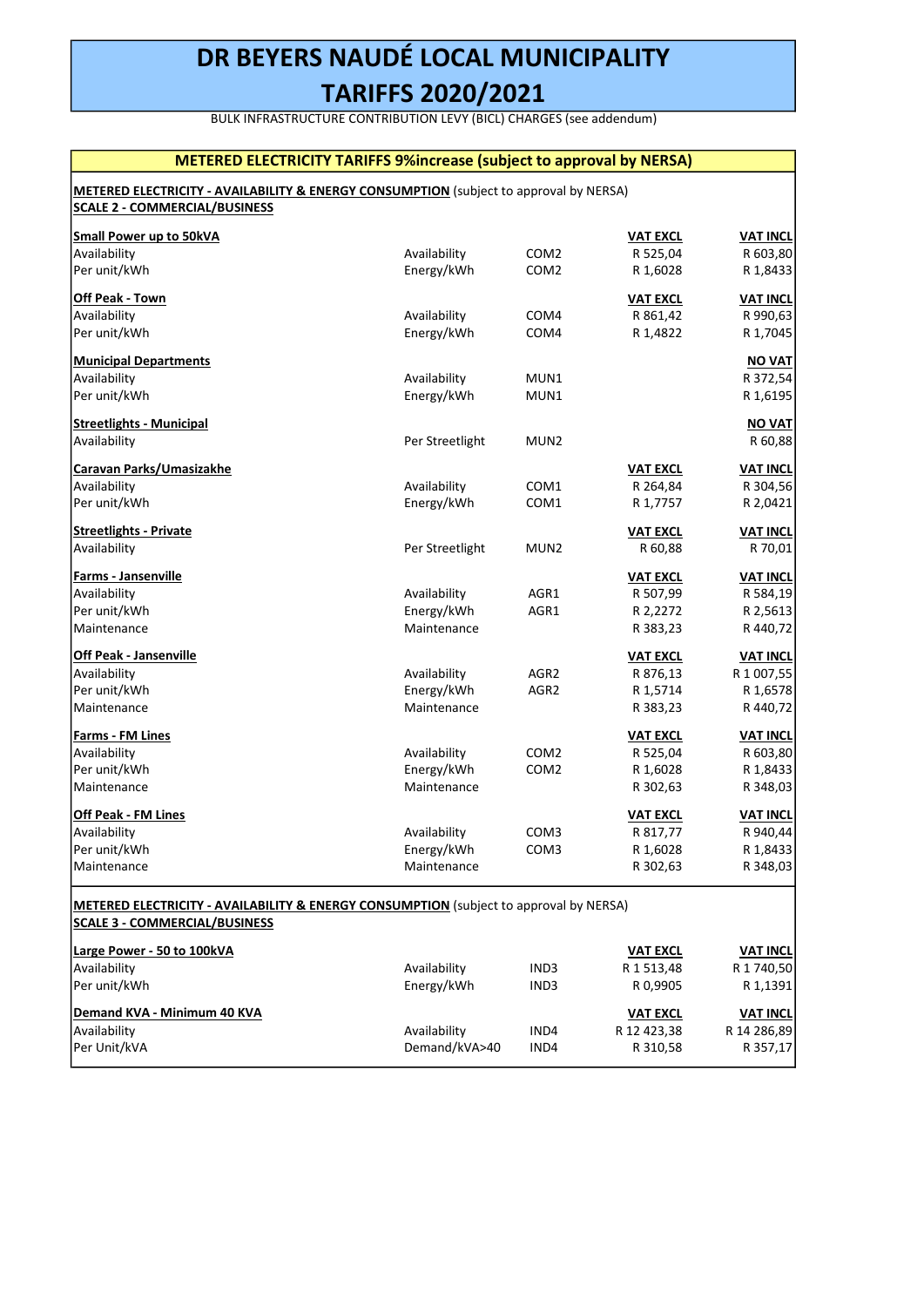BULK INFRASTRUCTURE CONTRIBUTION LEVY (BICL) CHARGES (see addendum)

 $\mathbf{I}$ 

|                            | <b>SCALE 4 - COMMERCIAL/INDUSTRIAL</b>      | METERED ELECTRICITY - AVAILABILITY & ENERGY CONSUMPTION (subject to approval by NERSA)            |                            |                  |                                |                              |
|----------------------------|---------------------------------------------|---------------------------------------------------------------------------------------------------|----------------------------|------------------|--------------------------------|------------------------------|
|                            |                                             |                                                                                                   |                            |                  |                                |                              |
| Large Power - Above 100kVA |                                             |                                                                                                   |                            |                  | <b>VAT EXCL</b>                | <b>VAT INCL</b>              |
| Availability               |                                             |                                                                                                   | Availability               | IND1             | R1 529,85                      | R 1759,32                    |
| Per unit/kWh               |                                             |                                                                                                   | Energy/kWh                 | IND1             | R0,9905                        | R1,1391                      |
| Per unit/kVA               |                                             |                                                                                                   | Demand/kVA                 | IND1             | R310,50                        | R 357,08                     |
|                            | <b>Municipal Departments - Above 100kVA</b> |                                                                                                   |                            |                  |                                | <b>NOVAT</b>                 |
| Per unit/kWh               |                                             |                                                                                                   | Energy/kWh                 | MUN3             |                                | R 0,8462                     |
| Per unit/kVA               |                                             |                                                                                                   | Demand/kVA                 | MUN3             |                                | R 267,65                     |
|                            |                                             | <b>METERED ELECTRICITY - AVAILABILITY &amp; ENERGY CONSUMPTION</b> (subject to approval by NERSA) |                            |                  |                                |                              |
|                            | <b>SCALE 5 - COMMERCIAL/INDUSTRIAL</b>      |                                                                                                   |                            |                  |                                |                              |
|                            |                                             |                                                                                                   |                            |                  |                                |                              |
| Availability               | <b>Bulk Power - Special above 600kVA</b>    |                                                                                                   |                            | IND <sub>2</sub> | <b>VAT EXCL</b><br>R 1 529,847 | <b>VAT INCL</b><br>R 1759,32 |
| Per unit/kWh               | Block 1                                     | 0-150000kWh                                                                                       | Availability<br>Energy/kWh | IND <sub>2</sub> | R 0,97008                      | R 1,12                       |
| Per unit/kWh               | Block <sub>2</sub>                          | >150000kWh                                                                                        | Energy/kWh                 | IND <sub>2</sub> | R 0,57398                      | R 0,66                       |
| Per unit/kVA               | Block 1                                     | 0-600kVA                                                                                          | Energy/kVA                 | IND <sub>2</sub> | R 313,6132                     | R 360,66                     |
| Per unit/kVA               | Block <sub>2</sub>                          | >600kVA                                                                                           | Energy/kVA                 | IND <sub>2</sub> | R 249,020                      | R 286,37                     |
|                            |                                             |                                                                                                   |                            |                  |                                |                              |
|                            |                                             | <b>METERED ELECTRICITY - AVAILABILITY &amp; ENERGY CONSUMPTION</b> (subject to approval by NERSA) |                            |                  |                                |                              |
|                            | <b>SCALE 6 - COMMERCIAL/INDUSTRIAL</b>      |                                                                                                   |                            |                  |                                |                              |
| Time of Use - 0-50kVA      |                                             |                                                                                                   |                            |                  | <b>VAT EXCL</b>                | <b>VAT INCL</b>              |
| Availability               |                                             |                                                                                                   | Availability               | TOU1             | R 302,41                       | R 347,77                     |
| Per unit/kWh               |                                             | Peak                                                                                              | Energy/kWh                 | TOU1             | R 3,8670                       | R 4,0800                     |
| Per unit/kWh               |                                             | Standard                                                                                          | Energy/kWh                 | TOU1             | R 1,5031                       | R 1,5859                     |
| Per unit/kWh               |                                             | Off-Peak                                                                                          | Energy/kWh                 | TOU1             | R 0,8472                       | R 0,9743                     |
| Per unit/kWh               |                                             | Reactive                                                                                          | Energy/kWh                 | TOU1             | R 0,1635                       | R 0,1880                     |
|                            |                                             | METERED ELECTRICITY - AVAILABILITY & ENERGY CONSUMPTION (subject to approval by NERSA)            |                            |                  |                                |                              |
|                            | <b>SCALE 7 - COMMERCIAL/INDUSTRIAL</b>      |                                                                                                   |                            |                  |                                |                              |
| Time of Use - >50kVA       |                                             |                                                                                                   |                            |                  | <b>VAT EXCL</b>                | <b>VAT INCL</b>              |
| <b>Availability</b>        |                                             |                                                                                                   | <b>Availability</b>        | $T$ $O112$       | R 604 79                       | R 695 51                     |

| THME OF USE - >50KVA |          |              |                  | VAI EXCL | <b>VAI INCL</b> |
|----------------------|----------|--------------|------------------|----------|-----------------|
| Availability         |          | Availability | TOU <sub>2</sub> | R 604,79 | R 695,51        |
| Per unit/kWh         | Peak     | Energy/kWh   | TOU <sub>2</sub> | R 2.1454 | R 2,2634        |
| Per unit/kWh         | Standard | Energy/kWh   | TOU <sub>2</sub> | R 1.1888 | R 1,3671        |
| Per unit/kWh         | Off-Peak | Energy/kWh   | TOU <sub>2</sub> | R 0,5465 | R 0,6285        |
| Per unit/kWh         | Reactive | Energy/kWh   | TOU <sub>2</sub> | R 0,2398 | R 0,2758        |
| Per unit/kVA         | Demand   | Energy/kVA   | TOU <sub>2</sub> | R 133,05 | R 153,00        |
|                      |          |              |                  |          |                 |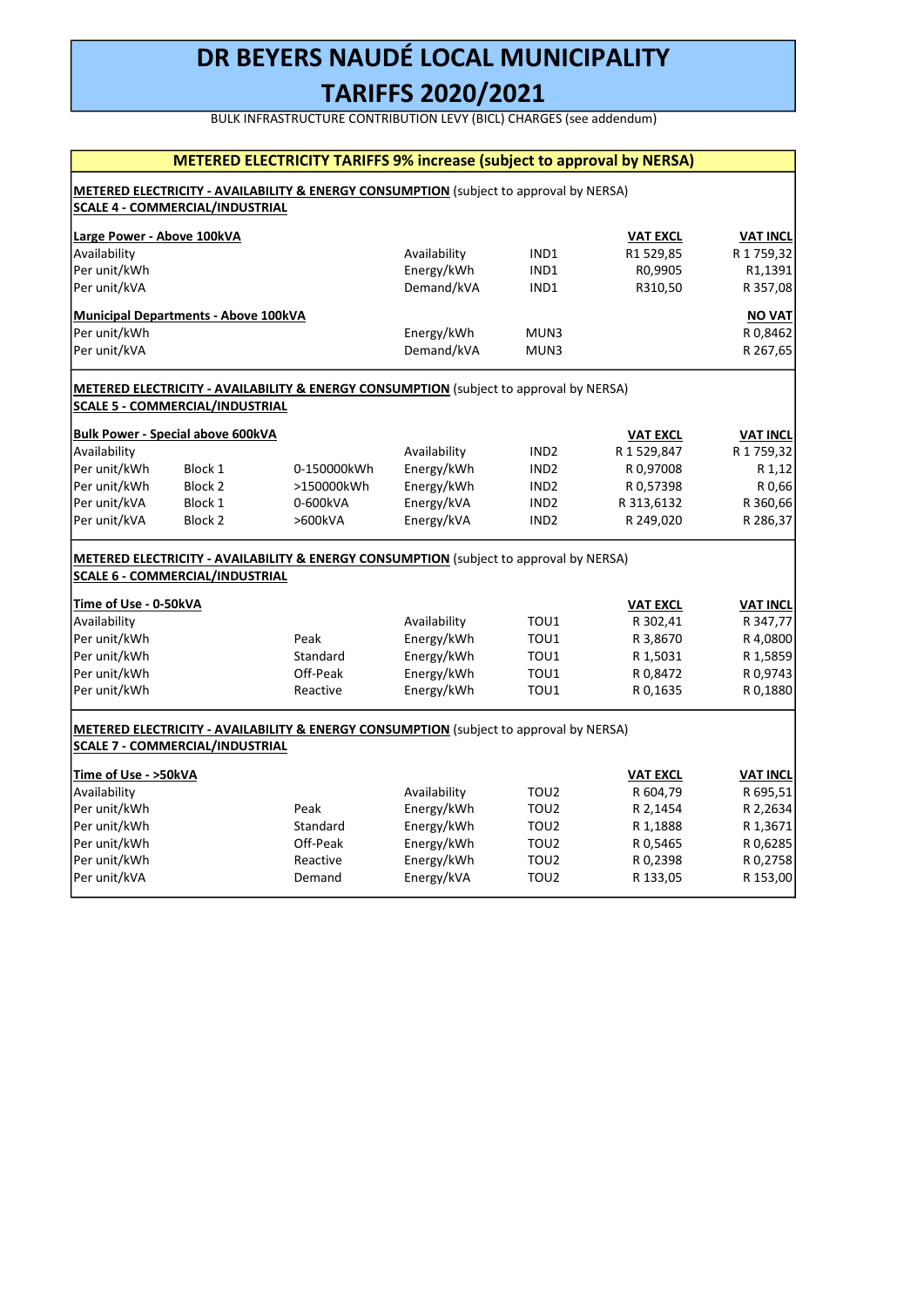BULK INFRASTRUCTURE CONTRIBUTION LEVY (BICL) CHARGES (see addendum)

|                                  |                                                   | <b>PRE-PAID ELECTRICITY TARIFFS 9% Increase subject to NERSA approval</b> |                 |                    |                 |                 |
|----------------------------------|---------------------------------------------------|---------------------------------------------------------------------------|-----------------|--------------------|-----------------|-----------------|
|                                  | PRE-PAID ELECTRICITY - CONNECTION FEES            |                                                                           |                 |                    |                 |                 |
| <b>New Connection - Domestic</b> |                                                   |                                                                           |                 |                    | <b>VAT EXCL</b> | <b>VAT INCL</b> |
|                                  |                                                   | Connection to houses without Electricity (Electrification Projects only)  |                 |                    | R 893.80        | R 1027,87       |
| <b>New Connection - Indigent</b> |                                                   |                                                                           | <b>VAT EXCL</b> | <b>VAT INCL</b>    |                 |                 |
|                                  |                                                   | Connection to houses without Electricity (Electrification Projects only)  |                 |                    | R 144,07        | R 165,68        |
|                                  | <b>From Metered Electricity to Pre-Paid Meter</b> |                                                                           |                 |                    | <b>VAT EXCL</b> | <b>VAT INCL</b> |
| Meter Equipment                  |                                                   | <b>Actual Costs</b>                                                       |                 |                    | R 1 395,20      | R 1 604,48      |
| <b>Installation Costs</b>        |                                                   | <b>Actual Costs</b>                                                       |                 |                    | R 612,30        | R 704,14        |
| <b>TOTAL COST</b>                |                                                   |                                                                           |                 |                    | R 2 007,50      | R 2 308,62      |
|                                  | From Pre-Paid Meter to Credit Meter               |                                                                           |                 |                    | <b>VAT EXCL</b> | <b>VAT INCL</b> |
| Meter & Installation             |                                                   | <b>Actual Costs</b>                                                       |                 |                    | R 1 495,67      | R 1720,02       |
| Deposit                          |                                                   |                                                                           |                 |                    | R 2 435,06      | R 2 435,06      |
| <b>TOTAL COST</b>                |                                                   |                                                                           |                 |                    | R 3 930,73      | R 4 155,08      |
|                                  |                                                   |                                                                           |                 |                    |                 |                 |
|                                  |                                                   | PRE-PAID ELECTRICITY - ENERGY CONSUMPTION (subject to approval by NERSA)  |                 |                    |                 |                 |
|                                  |                                                   | Business - Up to 60 Amp Single Phase & 3 Phase                            |                 |                    | <b>VAT EXCL</b> | <b>VAT INCL</b> |
| Per unit/kWh                     |                                                   |                                                                           | Energy/kWh      | PPCOM1             | R 2,3190        | R 2,67          |
| <b>Domestic Indigent</b>         |                                                   |                                                                           |                 |                    | <b>VAT EXCL</b> | <b>VAT INCL</b> |
| Per unit/kWh                     | Block 1                                           | 1-50kWh                                                                   | Energy/kWh      | PPDOM1             | R 1,1149        | R 1,2821        |
| Per unit/kWh                     | Block 2                                           | 51-350kWh                                                                 | Energy/kWh      | PPDOM1             | R 1,4488        | R 1,6662        |
| Per unit/kWh                     | Block 3                                           | 351-600kWh                                                                | Energy/kWh      | PPDOM1             | R 1,9814        | R 2,2786        |
| Per unit/kWh                     | Block 4                                           | >600kWh                                                                   | Energy/kWh      | PPDOM1             | R 2,3230        | R 2,6715        |
|                                  | Domestic - 60 Amp                                 |                                                                           |                 |                    |                 | <b>VAT INCL</b> |
| Per unit/kWh                     | Block 1                                           | 1-50kWh                                                                   | Energy/kWh      | PPDOM <sub>2</sub> | R 1,3734        | R 1,5794        |
| Per unit/kWh                     | Block 2                                           | 51-350kWh                                                                 | Energy/kWh      | PPDOM2             | R 1,4954        | R 1,7197        |
| Per unit/kWh                     | Block 3                                           | 351-600kWh                                                                | Energy/kWh      | PPDOM2             | R 2,0392        | R 2,3450        |
| Per unit/kWh                     | Block 4                                           | >600kWh                                                                   | Energy/kWh      | PPDOM2             | R 2,4014        | R 2,7616        |
|                                  |                                                   |                                                                           |                 |                    |                 |                 |

| <b>ELECTRICITY ADMINISTRATIVE CHARGES 9% increase</b> |  |
|-------------------------------------------------------|--|
|-------------------------------------------------------|--|

## ELECTRICITY ADMINISTRATIVE CHARGES - ELECTRICIAN CALL-OUT TARIFFS

| <b>Electricity Call-outs, Repairs as Result of Consumer Fault</b> | <b>VAT EXCL</b>       | <b>VAT INCL</b> |                 |
|-------------------------------------------------------------------|-----------------------|-----------------|-----------------|
| Town (Normal Hours)                                               |                       | R446,43         | R 513,40        |
| Town (After Hours)                                                |                       | R 664,43        | R 764,10        |
| Agricultural Area (Normal Hours)                                  | Tariff $+25% + trans$ | R446,43         | R 513,40        |
| Agricultural Area (After Hours)                                   | Tariff $+25% + trans$ | R 664,43        | R 764,10        |
| Temporary Service Connection                                      | Actual Costs + 25%    |                 |                 |
| Damages to service applications, meters, etc.                     | Actual Costs + 25%    |                 |                 |
| <b>Testing of Meters</b>                                          |                       | <b>VAT EXCL</b> | <b>VAT INCL</b> |
| Town                                                              | Single Phase          | R 641,68        | R 737,94        |
| Town                                                              | <b>Three Phase</b>    | R 1 483,35      | R 1 705,85      |
| Town                                                              | Prepaid               | R 826,50        | R 950,48        |
| Town                                                              | <b>Demand Meter</b>   | R 1 281,46      | R 1473,68       |
| Agricultural Area                                                 | Town Tariff + trans   |                 |                 |
| <b>Special Meter Readings</b>                                     |                       | <b>VAT EXCL</b> | <b>VAT INCL</b> |
| Town                                                              |                       | R 553,53        | R 636,56        |
| Agricultural Area                                                 | Town Tariff + trans   |                 |                 |
| <b>Testing of Installation</b>                                    |                       | <b>VAT EXCL</b> | VAT INCL        |
|                                                                   |                       | R 1 297,58      | R 1492,22       |
|                                                                   |                       |                 |                 |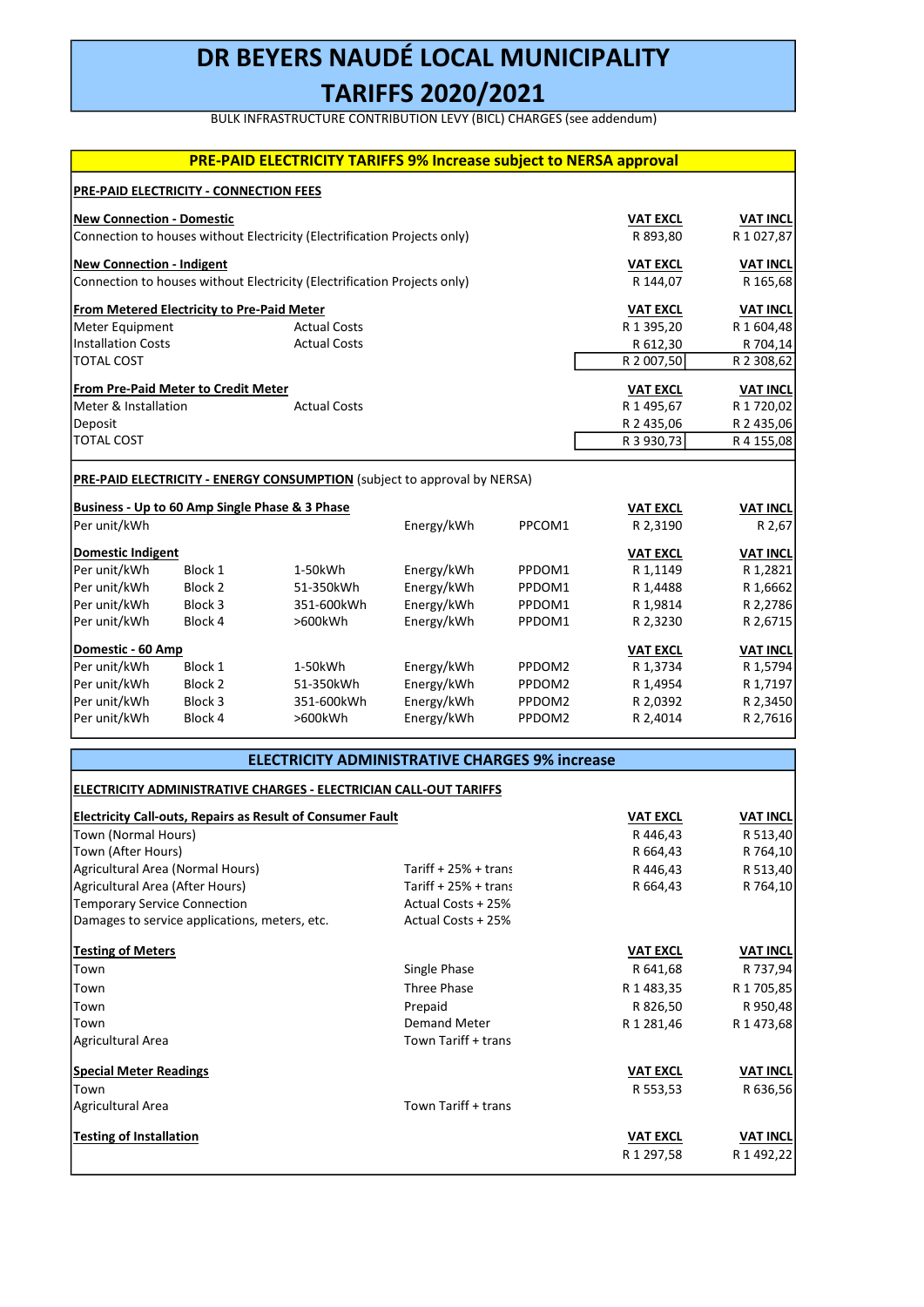# DR BEYERS NAUDÉ LOCAL MUNICIPALITY

## TARIFFS 2020/2021

BULK INFRASTRUCTURE CONTRIBUTION LEVY (BICL) CHARGES (see addendum)

|                                                       |                |                 |                 | <b>IVIEIENED WAIER IARIFFS</b> |                 |                 |
|-------------------------------------------------------|----------------|-----------------|-----------------|--------------------------------|-----------------|-----------------|
| <b>METERED WATER - DEPOSITS 8%</b>                    |                |                 |                 |                                |                 |                 |
| <b>Type of Deposit:</b>                               |                | <b>NO VAT</b>   |                 |                                |                 |                 |
| Domestic                                              |                | R 343,44        |                 |                                |                 |                 |
| <b>Business</b>                                       |                | R 343,44        |                 |                                |                 |                 |
| Indigent                                              |                | R 0,00          |                 |                                |                 |                 |
| <b>METERED WATER - RECONNECTION FEES 8%</b>           |                |                 |                 |                                |                 |                 |
|                                                       |                | <b>VAT EXCL</b> | <b>VAT INCL</b> |                                |                 |                 |
| Domestic                                              |                | R 79,82         | R 91,80         |                                |                 |                 |
| <b>Business</b>                                       |                | R 79,82         | R 85,00         |                                |                 |                 |
| Indigent                                              |                | <b>NIL</b>      | <b>NIL</b>      |                                |                 |                 |
|                                                       |                |                 |                 |                                |                 |                 |
| <b>METERED WATER - AVAILABILITY &amp; CONSUMPTION</b> |                |                 |                 |                                |                 |                 |
| Domestic Availability 8% and Consuption Baseline      |                |                 |                 |                                | <b>VAT EXCL</b> | <b>VAT INCL</b> |
| Availability                                          |                |                 |                 | Availability                   | R 50,79         | R 58,41         |
| Per unit/Kl                                           | Block 1        | 0-15Kl          |                 | Consumption/Kl                 | R 8,91          | R 10,25         |
| Per unit/Kl                                           | Block 2        | 16-25Kl         |                 | Consumption/Kl                 | R 10,69         | R 12,30         |
| Per unit/Kl                                           | Block 3        | >25Kl           |                 | Consumption/Kl                 | R 12,63         | R 14,52         |
| <b>Drought Tariff NEW</b>                             |                |                 |                 |                                |                 |                 |
| Per unit/Kl                                           | <b>Block 2</b> | 16-25Kl         |                 | Consumption/Kl                 | R 21,38         | R 24,59         |
| Per unit/Kl                                           | <b>Block 3</b> | >25Kl           |                 | Consumption/Kl                 | R 25,25         | R 29,04         |
| <b>Domestic Umasizakhe</b>                            |                |                 |                 |                                | <b>VAT EXCL</b> | <b>VAT INCL</b> |
| Availability                                          |                |                 |                 | Availability                   | R 50,79         | R 54,08         |
| Per unit/Kl                                           | Block 1        | 0-15KI          |                 | Consumption/Kl                 | R 8,99          | R 10,34         |
| Per unit/Kl                                           | Block 2        | 16-25Kl         |                 | Consumption/Kl                 | R 10,69         | R 12,30         |
| Per unit/Kl                                           | Block 3        | >25Kl           |                 | Consumption/Kl                 | R 12,63         | R 14,52         |
| <b>Drought Tariff NEW</b>                             |                |                 |                 |                                |                 |                 |
| Per unit/Kl                                           | <b>Block 2</b> | 16-25Kl         |                 | Consumption/Kl                 | R 21,38         | R 24,59         |
| Per unit/Kl                                           | <b>Block 3</b> | >25Kl           |                 | Consumption/Kl                 | R 25,25         | R 29,04         |
| <b>Business Umasizakhe</b>                            |                |                 |                 |                                | <b>VAT EXCL</b> | <b>VAT INCL</b> |
| Availability                                          |                |                 |                 | Availability                   | R 50,79         | R 54,08         |
| Per unit/Kl                                           | Block 1        | 0-15Kl          |                 | Consumption/Kl                 | R 8,99          | R 10,34         |
| Per unit/Kl                                           | Block 2        | 16-25Kl         |                 | Consumption/Kl                 | R 10,69         | R 12,30         |
| Per unit/Kl                                           | Block 3        | >25Kl           |                 | Consumption/Kl                 | R 12,63         | R 14,52         |
| <b>Drought Tariff NEW</b>                             |                |                 |                 |                                |                 |                 |
| Per unit/Kl                                           | <b>Block 2</b> | 16-25Kl         |                 | Consumption/Kl                 | R 21,38         | R 24,59         |
| Per unit/Kl                                           | <b>Block 3</b> | >25Kl           |                 | Consumption/Kl                 | R 25,25         | R 29,04         |
| <b>Business</b>                                       |                |                 |                 |                                | <b>VAT EXCL</b> | <b>VAT INCL</b> |
| Availability                                          |                |                 |                 | Availability                   | R 50,79         | R 54,08         |
| Per unit/Kl                                           | Block 1        | 0-15Kl          |                 | Consumption/Kl                 | R 8,99          | R 10,34         |
| Per unit/Kl                                           | Block 2        | 16-25Kl         |                 | Consumption/Kl                 | R 10,69         | R 12,30         |
| Per unit/Kl                                           | Block 3        | >25Kl           |                 | Consumption/Kl                 | R 12,63         | R 14,52         |
| <b>Drought Tariff NEW</b>                             |                |                 |                 |                                |                 |                 |
| Per unit/Kl                                           | <b>Block 2</b> | 16-25Kl         |                 | Consumption/Kl                 | R 21,38         | R 24,59         |
| Per unit/Kl                                           | <b>Block 3</b> | >25Kl           |                 | Consumption/Kl                 | R 25,25         | R 29,04         |
| <b>Eyethu Small Stock Farmers</b>                     |                |                 |                 |                                | <b>VAT EXCL</b> | <b>VAT INCL</b> |
| Availability                                          |                |                 |                 | Availability                   | R 50,79         | R 54,08         |
| Per unit/Kl                                           | Block 1        | 0-15KI          |                 | Consumption/Kl                 | R 8,99          | R 10,34         |
| Per unit/Kl                                           | Block 2        | 16-25Kl         |                 | Consumption/Kl                 | R 10,69         | R 12,30         |
| Per unit/Kl                                           | Block 3        | >25Kl           |                 | Consumption/Kl                 | R 12,63         | R 14,52         |
| <b>Drought Tariff NEW</b>                             |                |                 |                 |                                |                 |                 |
| Per unit/Kl                                           | <b>Block 2</b> | 16-25Kl         |                 | Consumption/Kl                 | R 21,38         | R 24,59         |
| Per unit/Kl                                           | <b>Block 3</b> | >25Kl           |                 | Consumption/Kl                 | R 25,25         | R 29,04         |
| <b>Municipal Departments</b>                          |                |                 |                 |                                |                 | <b>NO VAT</b>   |
| Availability                                          |                |                 |                 | Availability                   |                 | R 50,79         |
| Per unit/Kl                                           |                |                 |                 | Consumption/Kl                 |                 | R 8,91          |
|                                                       |                |                 |                 |                                |                 |                 |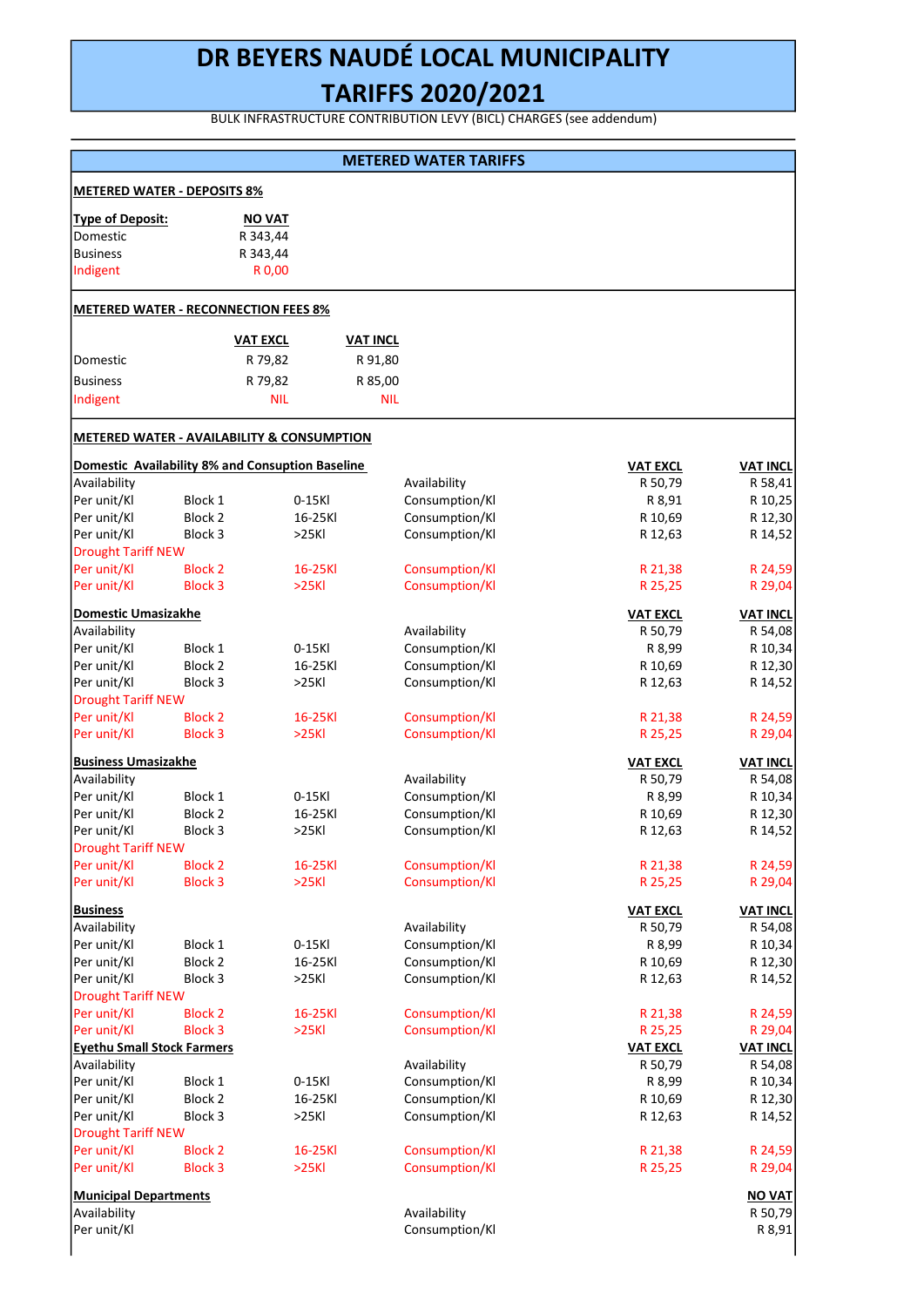| Housing - Kroonvale (Street Water)  | Availability | <b>VAT EXCL</b> | <b>VAT INCL</b> |
|-------------------------------------|--------------|-----------------|-----------------|
| Availability                        |              | R 50,79         | R 58,41         |
| Housing - Umasizakhe (Street Water) | Availability | <b>VAT EXCL</b> | <b>VAT INCL</b> |
| Availability                        |              | R 50,79         | R 58,41         |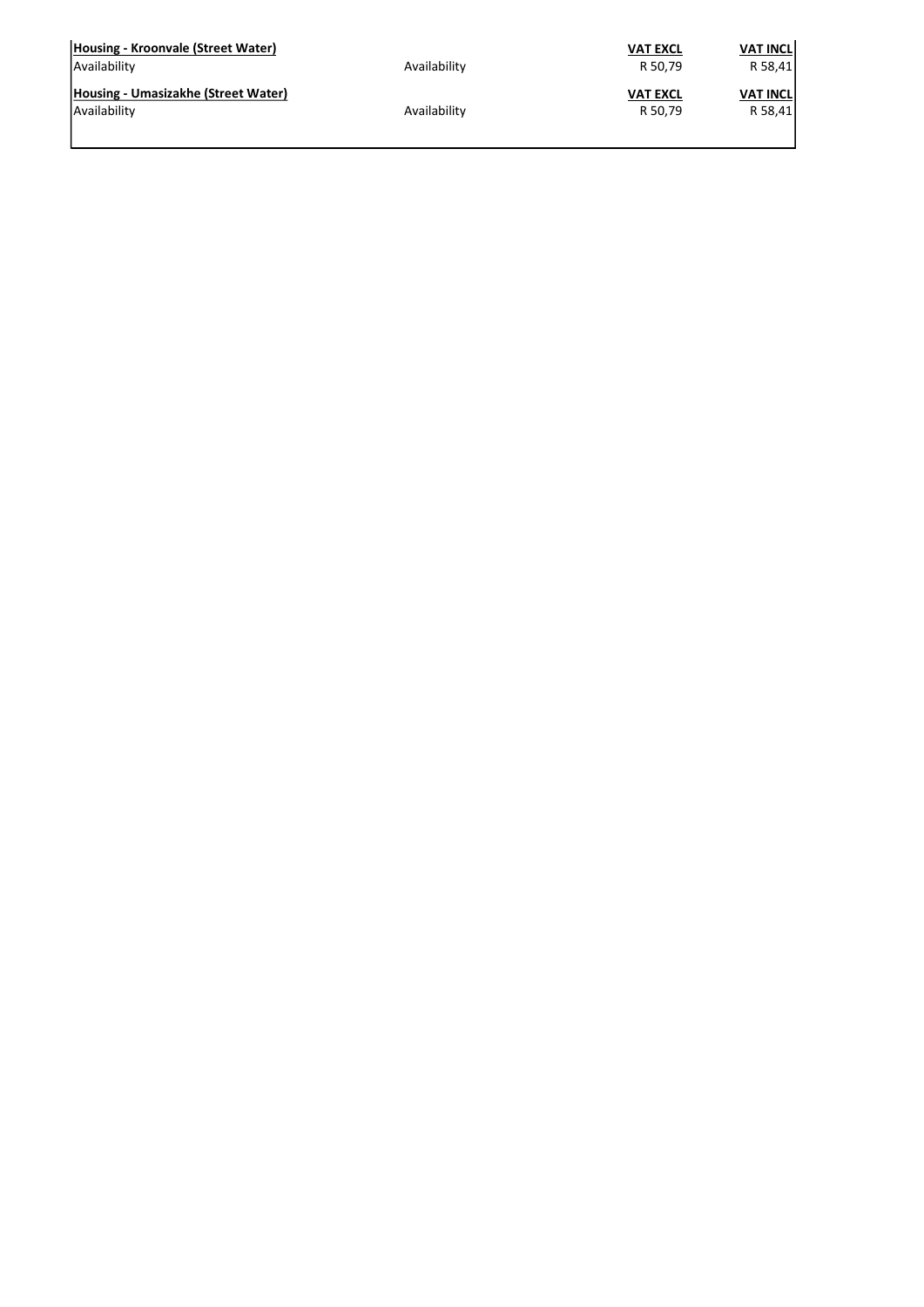BULK INFRASTRUCTURE CONTRIBUTION LEVY (BICL) CHARGES (see addendum)

## PROPERTY RATES TARIFFS

| <b>PROPERTY RATES</b>             |          |            |               |               |
|-----------------------------------|----------|------------|---------------|---------------|
| Residential                       |          |            |               | <b>NO VAT</b> |
| Residential                       |          | Assessment |               | R 0,006803    |
| Residential                       | R 15 000 | Rebate     |               | -R 102,049    |
| <b>Business &amp; Commercial</b>  |          |            |               | <b>NO VAT</b> |
| <b>Business &amp; Commercial</b>  |          | Assessment |               | R 0,013607    |
| Industrial                        |          |            |               | <b>NOVAT</b>  |
| Industrial                        |          | Assessment |               | R 0,013607    |
| <b>Agricultural</b>               |          |            |               | <b>NO VAT</b> |
| Farm Agricultural                 |          | Assessment |               | R 0,000734    |
| <b>Farm Business</b>              |          | Assessment |               | R 0,000734    |
| Farm Not Used                     |          | Assessment |               | R 0,000734    |
| <b>Farm Residential</b>           |          | Assessment |               | R 0,000734    |
| Farm - Other                      |          | Assessment |               | R 0,000734    |
| <b>Smallholdings</b>              |          |            |               | NO VAT        |
| <b>Smallholding Agricultural</b>  |          | Assessment |               | R 0,000734    |
| <b>Smallholding Business</b>      |          | Assessment |               | R 0,013607    |
| Smallholding Residential          |          | Assessment |               | R 0,006803    |
| Smallholding Residential          | R 15 000 | Rebate     |               | -R 102,049    |
| Smallholding - Other              |          | Assessment |               | R 0,006803    |
| State                             |          |            |               | <b>NO VAT</b> |
| State                             |          | Assessment |               | R 0,013607    |
| Mun/State Paid                    |          | Assessment |               | R 0,013607    |
| <b>Residential &amp; Business</b> |          |            | <b>NO VAT</b> | <b>NOVAT</b>  |
| <b>Residential &amp; Business</b> |          | Assessment | R 0,006803    | R 0,013607    |
| <b>Residential &amp; Business</b> | R 15 000 | Rebate     |               | -R 102,04     |
| Municipal                         |          |            |               | <b>NO VAT</b> |
| Municipal                         |          | Assessment |               | R 0,000000    |
| Multiple                          |          |            |               | <b>NO VAT</b> |
| Multiple                          |          | Assessment |               | R 0,013607    |
| Exempt                            |          |            |               | <b>NO VAT</b> |
| Monuments                         |          | Assessment |               | R 0,000000    |
| Protected                         |          | Assessment |               | R 0,000000    |
| <b>Public Benefit</b>             |          | Assessment |               | R 0,000000    |
| Public Service Infrastructure     |          | Assessment |               | R 0,000000    |
| <b>State Trust Land</b>           |          | Assessment |               | R 0,000000    |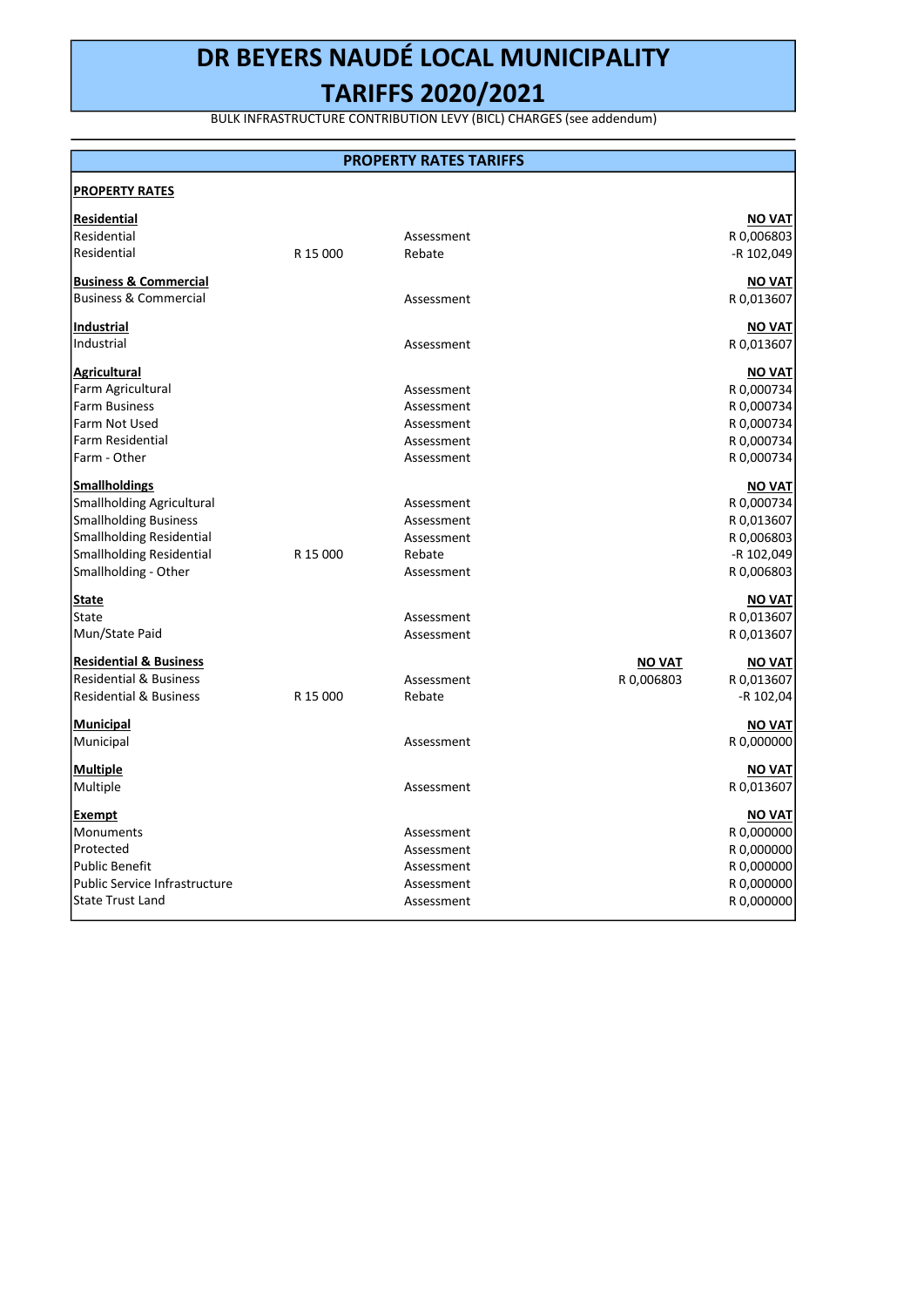BULK INFRASTRUCTURE CONTRIBUTION LEVY (BICL) CHARGES (see addendum)

## REFUSE TARIFFS

| <b>REFUSE: YEARLY</b>                                         |                                |                 |                 |
|---------------------------------------------------------------|--------------------------------|-----------------|-----------------|
| <b>Domestic Baseline tariff residential business other 8%</b> |                                | <b>VAT EXCL</b> | <b>VAT INCL</b> |
| <b>IDomestic</b>                                              | Per Dwelling                   | R 1 539,39      | R 1 770,30      |
| <b>Business 8%</b>                                            |                                | <b>VAT EXCL</b> | <b>VAT INCL</b> |
| <b>Business Tariff 1</b>                                      | Per Unit (1 Removal per week)  | R 1 820,21      | R 2 093,24      |
| <b>Business Tariff 2</b>                                      | Per Unit (2 Removals per week) | R 3 3 8 5 , 5 9 | R 3 893,42      |
| <b>Business Tariff 3</b>                                      | Per Unit (3 Removals per week) | R 4 909,10      | R 5 645,46      |
| <b>Bulk Containers</b>                                        | Tariff 1                       | R 11 764,24     | R 13 528,88     |
| <b>Bulk Containers</b>                                        | Tariff 2                       | R 13 234,75     | R 15 219,96     |
| <b>Bulk Containers</b>                                        | Tariff 3                       | R 14 705,25     | R 16 911,04     |
| <b>REFUSE: MONTHLY</b>                                        |                                |                 |                 |
| Domestic                                                      |                                | <b>VAT EXCL</b> | <b>VAT INCL</b> |
| Housing                                                       | Per Dwelling                   | R 128,28        | R 147,52        |
| Housing: Umasizakhe                                           | Per Dwelling                   | R 128,28        | R 147,52        |

SEWERAGE TARIFFS

| <b>ISEWERAGE: YEARLY</b>                     |                            |                 |                 |
|----------------------------------------------|----------------------------|-----------------|-----------------|
| Domestic Baseline all excluding hospitals 8% |                            | <b>VAT EXCL</b> | <b>VAT INCL</b> |
| <b>Domestic</b>                              | Per Connection             | R 1 499,86      | R 1 7 2 4 , 8 4 |
| <b>Business</b>                              |                            | <b>VAT EXCL</b> | <b>VAT INCL</b> |
| Halls & Churches                             | <b>Per Sanitation Unit</b> | R 1499,86       | R 1 724,84      |
| <b>Business</b>                              | <b>Per Sanitation Unit</b> | R 1499,86       | R 1 7 2 4 , 8 4 |
| Hotels & Boarding Houses                     | <b>Per Sanitation Unit</b> | R 1499,86       | R 1 7 2 4 , 8 4 |
| Hostels, Colleges & Schools                  | <b>Per Sanitation Unit</b> | R 1499,86       | R 1 724,84      |
| <b>Hospitals</b>                             | <b>Per Sanitation Unit</b> | R 2 021,41      | R 2 3 2 4, 6 3  |
| S A Police Academy                           | <b>Per Sanitation Unit</b> | R 1 499,86      | R 1 7 24, 84    |
| <b>SEWERAGE: MONTHLY</b>                     |                            |                 |                 |
| Domestic                                     |                            | <b>VAT EXCL</b> | <b>VAT INCL</b> |
| <b>Housing</b>                               | Per Connection             | R 124,99        | R 143,74        |
| Housing: Umasizakhe                          | Per Connection             | R 124,99        | R 143,74        |

| <b>SANITATION TARIFFS</b>         |                        |                 |                 |
|-----------------------------------|------------------------|-----------------|-----------------|
| <b>SANITATION: MONTHLY</b>        |                        |                 |                 |
| <b>Domestic</b>                   |                        | <b>VAT EXCL</b> | <b>VAT INCL</b> |
| Sanitation                        | Pail/Per Month         | R 124,99        | R 143,74        |
| Housing                           | Pail/Per Month         | R 124,99        | R 143,74        |
| Housing: Umasizakhe               | Pail/Per Month         | R 124,99        | R 143,74        |
|                                   | <b>HOUSING TARIFFS</b> |                 |                 |
| <b>HOUSING INSURANCE: MONTHLY</b> |                        |                 |                 |
| <b>Housing Scheme: 8%</b>         |                        | <b>VAT EXCL</b> | <b>VAT INCL</b> |
| Housing Scheme 13                 |                        | R 7,60          | R 8,74          |
|                                   |                        |                 |                 |

| <b>HOUSING ADMINISTRATION: MONTHLY</b> |                 |                 |
|----------------------------------------|-----------------|-----------------|
| <b>Housing Scheme:</b>                 | <b>VAT EXCL</b> | <b>VAT INCL</b> |
| Housing Scheme 13                      | R 9.78          | R 11.25         |